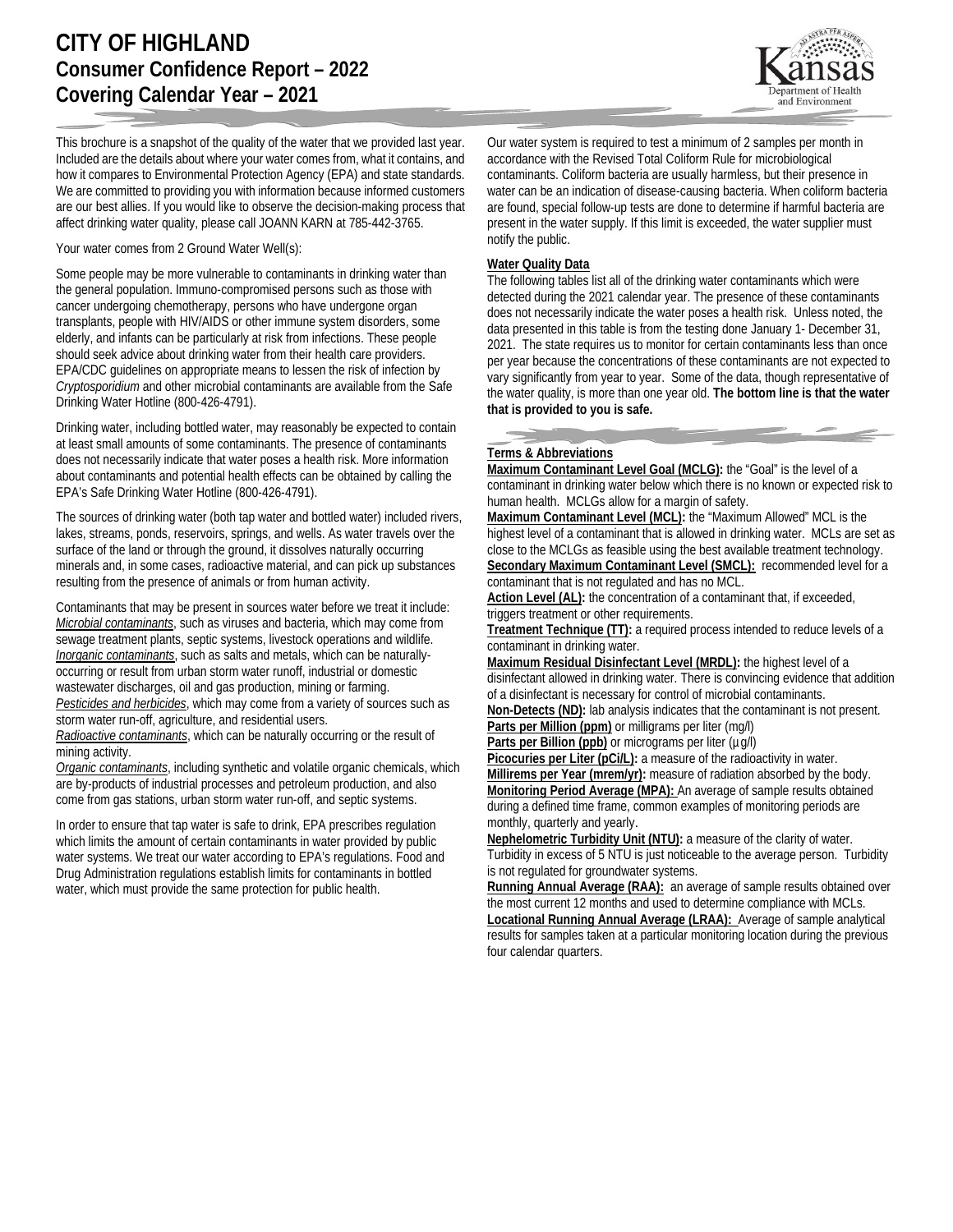## **Testing Results for: CITY OF HIGHLAND**

| <b>Regulated Contaminants</b> | Collection<br>Date | Highest<br>Value | Range<br>(low/high) | Unit | <b>MCL</b> | <b>MCLG</b> | <b>Typical Source</b>                                            |
|-------------------------------|--------------------|------------------|---------------------|------|------------|-------------|------------------------------------------------------------------|
| <b>BARIUM</b>                 | 3/23/2020          | 0.15             | 0.15                | ppm  |            |             | Discharge from metal refineries                                  |
| <b>CHROMIUM</b>               | 3/23/2020          | 4.1              | 4.1                 | ppb  | 100        | 100         | Discharge from steel and pulp mills                              |
| <b>FLUORIDE</b>               | 3/23/2020          | 0.34             | 0.34                | ppm  |            |             | Natural deposits; Water additive which promotes<br>strong teeth. |
| <b>METHOXYCHLOR</b>           | 10/12/2021         | 0.00025          | 0.00025             | MG/L | 0.04       | 0.04        |                                                                  |
| <b>NITRATE</b>                | 11/8/2021          | 13               | $9.6 - 13$          | ppm  | 10         | 10          | Runoff from fertilizer use                                       |
| <b>SELENIUM</b>               | 3/23/2020          | 2.3              | 2.3                 | ppb  | 50         | 50          | Erosion of natural deposits                                      |
|                               |                    |                  |                     |      |            |             |                                                                  |

| <b>Disinfection Byproducts</b>   | Monitorina<br>Period | Highest<br>RAA | Range<br>(low/high) | Unit | <b>MCL</b> | <b>MCLG</b> | Tvpical Source                            |
|----------------------------------|----------------------|----------------|---------------------|------|------------|-------------|-------------------------------------------|
| TOTAL HALOACETIC ACIDS<br>(HAA5) | 2021                 |                | 5.                  | ppb  | 60         |             | By-product of drinking water disinfection |
| <b>TTHM</b>                      | 2021                 |                | ۱b                  | ppp  | 80         |             | By-product of drinking water chlorination |

| Lead and Copper   | <b>Monitoring Period</b> | 90 <sup>th</sup><br>Percentile | Range<br>(low/high) | Unit | AL            | <b>Sites</b><br>Over AL | <b>Typical Source</b>           |
|-------------------|--------------------------|--------------------------------|---------------------|------|---------------|-------------------------|---------------------------------|
| COPPER.<br>. FREE | 2020                     | 0.53                           | $0.022 - 0.62$      | ppm  | $\sim$<br>ن ا |                         | Corrosion of household plumbing |
| <b>_EAD</b>       | 2020                     |                                | $1 - 3.6$           | ppb  | ∪ו            |                         | Corrosion of household plumbing |

If present, elevated levels of lead can cause serious health problems, especially for pregnant women and young children. Lead in drinking water is primarily from materials and components associated with service lines and home plumbing. Your water system is responsible for providing high quality drinking water but cannot control the variety of materials used in plumbing components. When your water has been sitting for several hours, you can minimize the potential for lead exposure by flushing your tap for 30 seconds to 2 minutes before using water for drinking or cooking. If you are concerned about lead in your water, you may wish to have your water tested. Information on lead in drinking water, testing methods, and steps you can take to minimize exposure is available from the Safe Drinking Water Hotline or a[t http://www.epa.gov/safewater/lead.](http://www.epa.gov/safewater/lead)

| Chlorine/Ch.<br>.Chloramines<br>-<br>Maximum<br>Level<br>Disinfection | MPA   | <b>MPA Units</b> | RAA | Units<br>Raa |  |
|-----------------------------------------------------------------------|-------|------------------|-----|--------------|--|
| 2021<br>202                                                           | .5700 | MG/L             |     | MG/L         |  |

| Radiological<br>Contaminants            | Collection<br>Date | <b>Highest</b><br>Value | Range<br>(low/high) | Unit  | MCL | MCLG | Tvpical Source              |
|-----------------------------------------|--------------------|-------------------------|---------------------|-------|-----|------|-----------------------------|
| $(-226)$<br>COMBINED RADIUM<br>$& -228$ | 8/10/2020          |                         |                     | PCI/L |     |      | Erosion of natural deposits |

| Secondary Contaminants - Non-Health Based Contaminants<br>- No Federal Maximum Contaminant Level (MCL)<br>Established. | <b>Collection Date</b> | <b>Highest Value</b> | Range<br>(low/high) | Unit    | <b>SMCL</b> |
|------------------------------------------------------------------------------------------------------------------------|------------------------|----------------------|---------------------|---------|-------------|
| ALKALINITY, TOTAL                                                                                                      | 3/23/2020              | 150                  | 150                 | MG/L    | 300         |
| CALCIUM                                                                                                                | 3/23/2020              | 52                   | 52                  | MG/L    | 200         |
| <b>CHLORIDE</b>                                                                                                        | 3/23/2020              | 8.3                  | 8.3                 | MG/L    | 250         |
| CONDUCTIVITY @ 25 C UMHOS/CM                                                                                           | 3/23/2020              | 480                  | 480                 | UMHO/CM | 1500        |
| HARDNESS, TOTAL (AS CACO3)                                                                                             | 3/23/2020              | 200                  | 200                 | MG/L    | 400         |
| <b>MAGNESIUM</b>                                                                                                       | 3/23/2020              | 18                   | 18                  | MG/L    | 150         |
| PH                                                                                                                     | 3/23/2020              | 7.3                  | 7.3                 | PH      | 8.5         |
| PHOSPHORUS, TOTAL                                                                                                      | 3/23/2020              | 0.078                | 0.078               | MG/L    | 5           |
| <b>POTASSIUM</b>                                                                                                       | 3/23/2020              | 1.6                  | 1.6                 | MG/L    | 100         |
| <b>SILICA</b>                                                                                                          | 3/23/2020              | 31                   | 31                  | MG/L    | 50          |
| SODIUM                                                                                                                 | 3/23/2020              | 13                   | 13                  | MG/L    | 100         |
| <b>SULFATE</b>                                                                                                         | 3/23/2020              | 21                   | 21                  | MG/L    | 250         |
| <b>TDS</b>                                                                                                             | 2/21/2017              | 260                  | 260                 | MG/L    | 500         |

## **Please Note: Because of sampling schedules, results may be older than 1 year**.

During the 2021 calendar year, we had the below noted violation(s) of drinking water regulations.

| Compliance Period      | Analvte              | Comments                               |
|------------------------|----------------------|----------------------------------------|
| 1/1/2021 - 3/31/2021   | <b>NITRATE</b>       | MCL, SINGLE SAMPLE                     |
| 4/1/2021 - 6/30/2021   | <b>NITRATE</b>       | MCL, SINGLE SAMPLE                     |
| 10/1/2021 - 12/31/2021 | <b>NITRATE</b>       | MCL, SINGLE SAMPLE                     |
| 4/1/2021 - 6/30/2021   | <b>PUBLIC NOTICE</b> | PUBLIC NOTICE RULE LINKED TO VIOLATION |

Additional Required Health Effects Language: